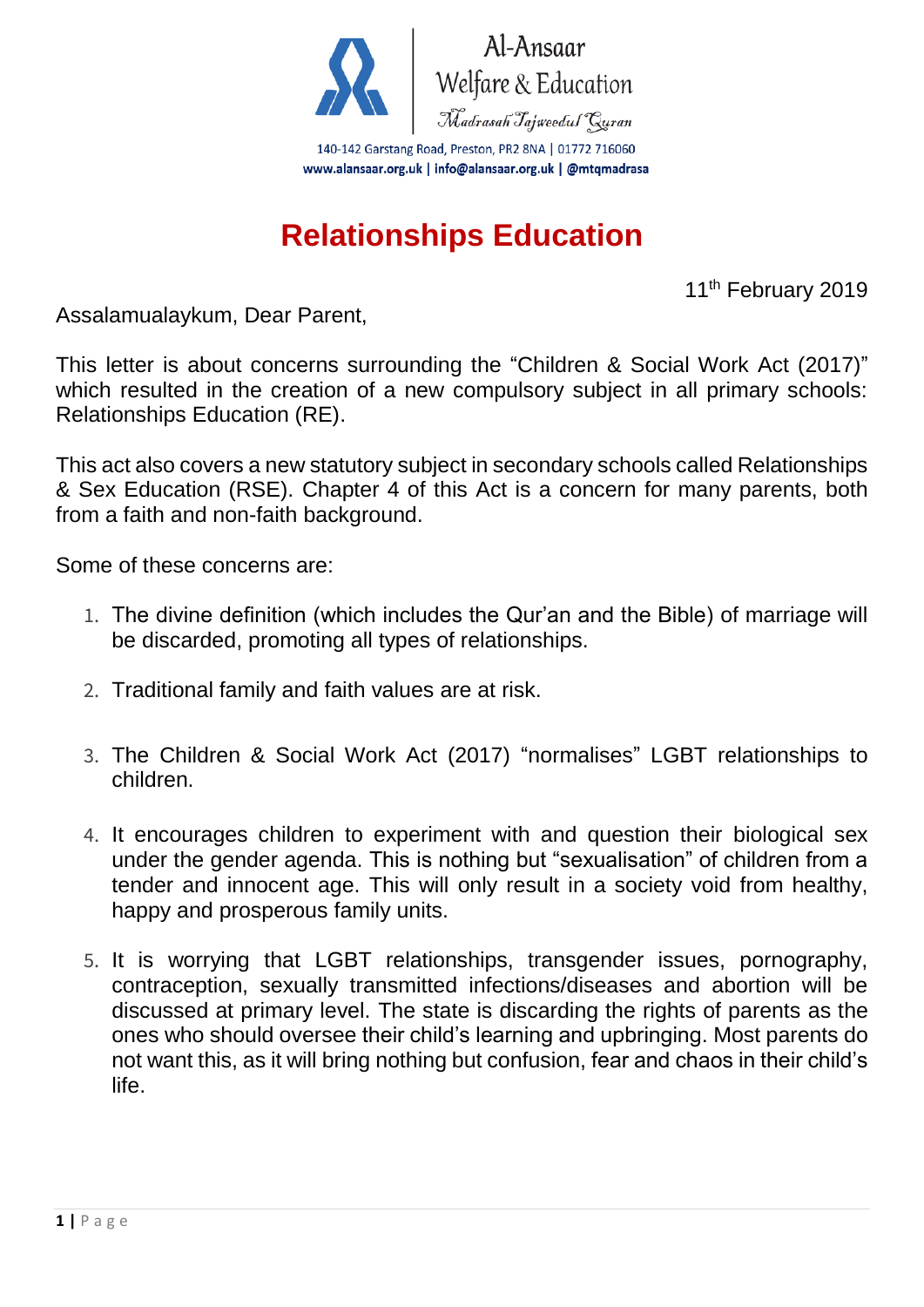- 6. As the LGBT lobby pushes its agenda, it totally ignores the wishes of parents. Parents must be the ones to decide when it is appropriate to raise these discussions with their children and their hand should not be forced by what is taught to them at school.
- 7. How will schools teach RSE and RE? The approach and outcome will wholly depend on the individual teacher. Who is to know what bias's and prejudices the teacher may hold? This is extremely worrying, as already many Muslim children have been innocent victims of other agendas like "Prevent", Relationships Education will be no different where young children will be literally forced to accept lifestyles which are contradictory to traditional family values. Those who "question" will be marginalised and possibly even put on the "Prevent" watchlist.
- 8. Withdrawal from these lessons will not be allowed. We contest this, as we want to keep our children safe, happy and away from chaos and confusion.
- 9. We appreciate values such as democracy, the rule of law, individual liberty and mutual respect and tolerance for those with different faiths and beliefs, including preventing discrimination against those with protected characteristics. These are values that should not simply be limited to "British Values", rather they are part of the morals and compassion of humanity. What is worrying is that under the banner of "British Values" young children are going to "sexualised" and even "tricked" (we have already seen worrying headlines such as "School has SEVENTEEN children changing gender as teacher says vulnerable pupils are being 'tricked' into believing they are the wrong sex" – Nov 2018). There are many ways to tackle and address inequality including gender related issues, however this "wholesale" approach is nothing but pushing an agenda of "organisations specifically set up to promote the political interests and needs of a particular group". Schools are always falling over themselves to tick Ofsted boxes, many a time failing to make a rational assessment of those in their care, including parents and the local community.
- 10. The LGBT lobby is pushing its agenda under the "respect and tolerance" banner. We can teach respect and tolerance without asking our children to question their sexuality or experimenting. Your individual sexual presences must not be forced upon others, let alone young children.

Whilst we totally adhere to the principles of equality, At the same time, we hold steadfast on to divine teachings, such as the fact that Nikah (marriage) is the bedrock of family life. Our beloved prophet (peace be upon him) declared it as the completion of half of one's faith. For us, the family unit is built upon the Nikah between a man and a woman. For children it is stability and provides a solid foundation in this extremely disorderly environment.